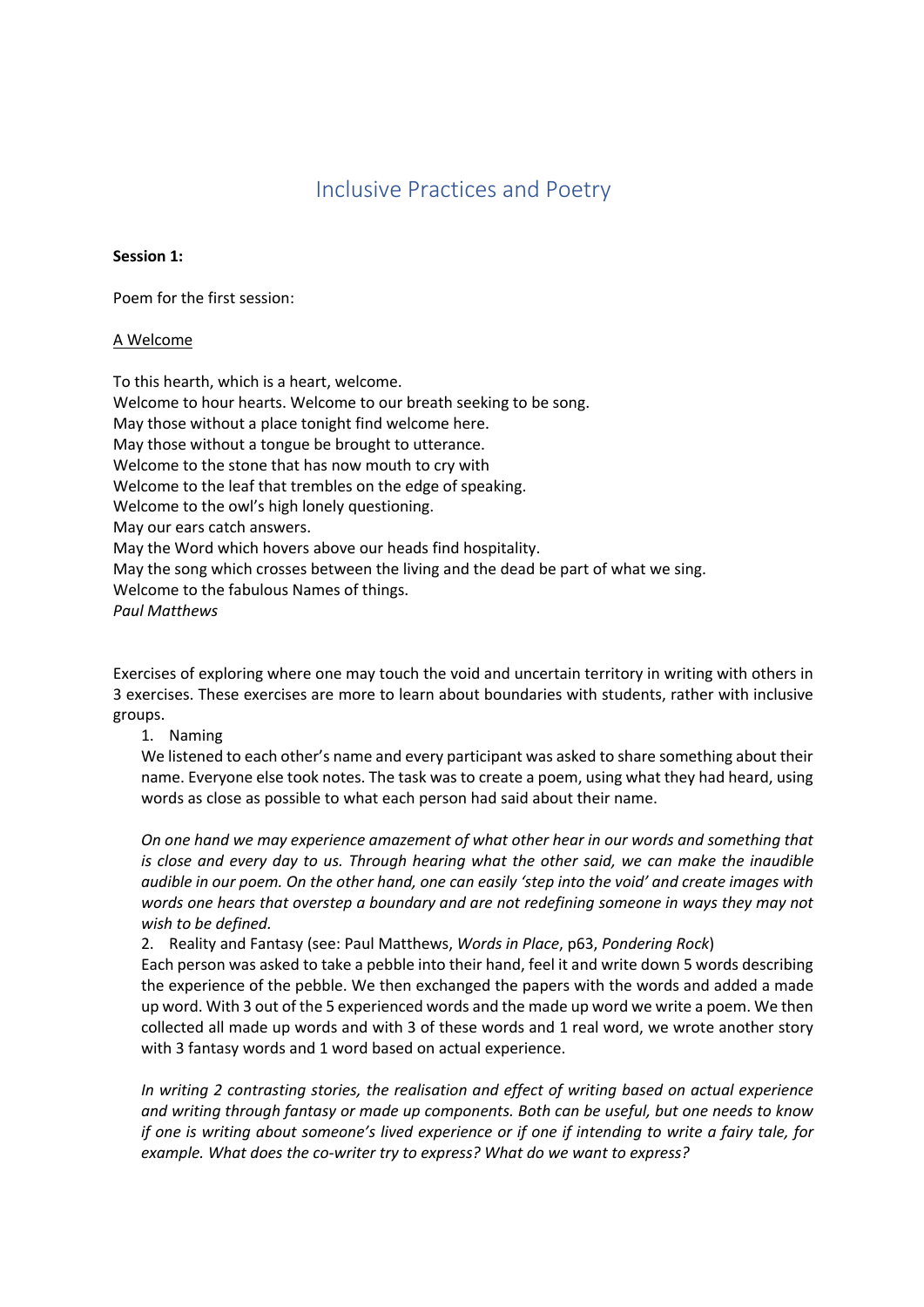### *3. Cooperative writing*

Work in pairs. Fold a paper in half lengthwise. Write a sentence, beginning with I am on one side and pass it to your writing partner. The writing partner writes the end of the sentence on the other side and passes it back. The partner completes this half with another 'I am..' sentence on their side. This weaves back and forth.

*When opening the paper a co-written poem appears that has a new, unforeseen meaning to itsomething that can only arise in cooperative writing.* 

*(See: Paul Matthews: Sing Me The Creation- a Creative Writing Sourcebook', page 34)*

### **Session 2:**

Poem for the second session:

#### The Ground that Love seeks

Whose word could be truthful enough For the Stone to accept it?

Who could have beauty enough to speak for the Rose

Who could be innocent enough to utter what's at the heart of a Wolf or a Goldfish?

Whose word could be grounded in love in enough to sound what is most deeply Human?

Paul Matthews

### 1. Story Stones

We created 'story stones'. Although they arose from people collecting pebbles at beaches and decorating them, the actual poetry work, using story stones, came from the home school movement. In drawing pictures on pebbles, one can set a theme and allow people to choose. A few blank pebbles allow people to request a picture or draw one themselves when they need it.

2. Choosing pebble

Participants choose 3-5 pebbles each- depending on the size of the group writing together. People can also share a pebble, if they both like a particular pebble.

### 3. Listening to each other

Every person in turn introduces their pebble by naming it and then saying why they chose it. The writer will take notes and make sure the space is a safe space, where listening is intense and respectful. Everyone takes a turn and even those not able to join the table, may dip in and out and let us know their choices and are listened to- even when they are not saying words- noises or actions can be poetic, too. People can speak for each other, if it appears respectful and the person spoke for appreciates it. Someone can also 'unsay' something by saying they don't want something to be noted.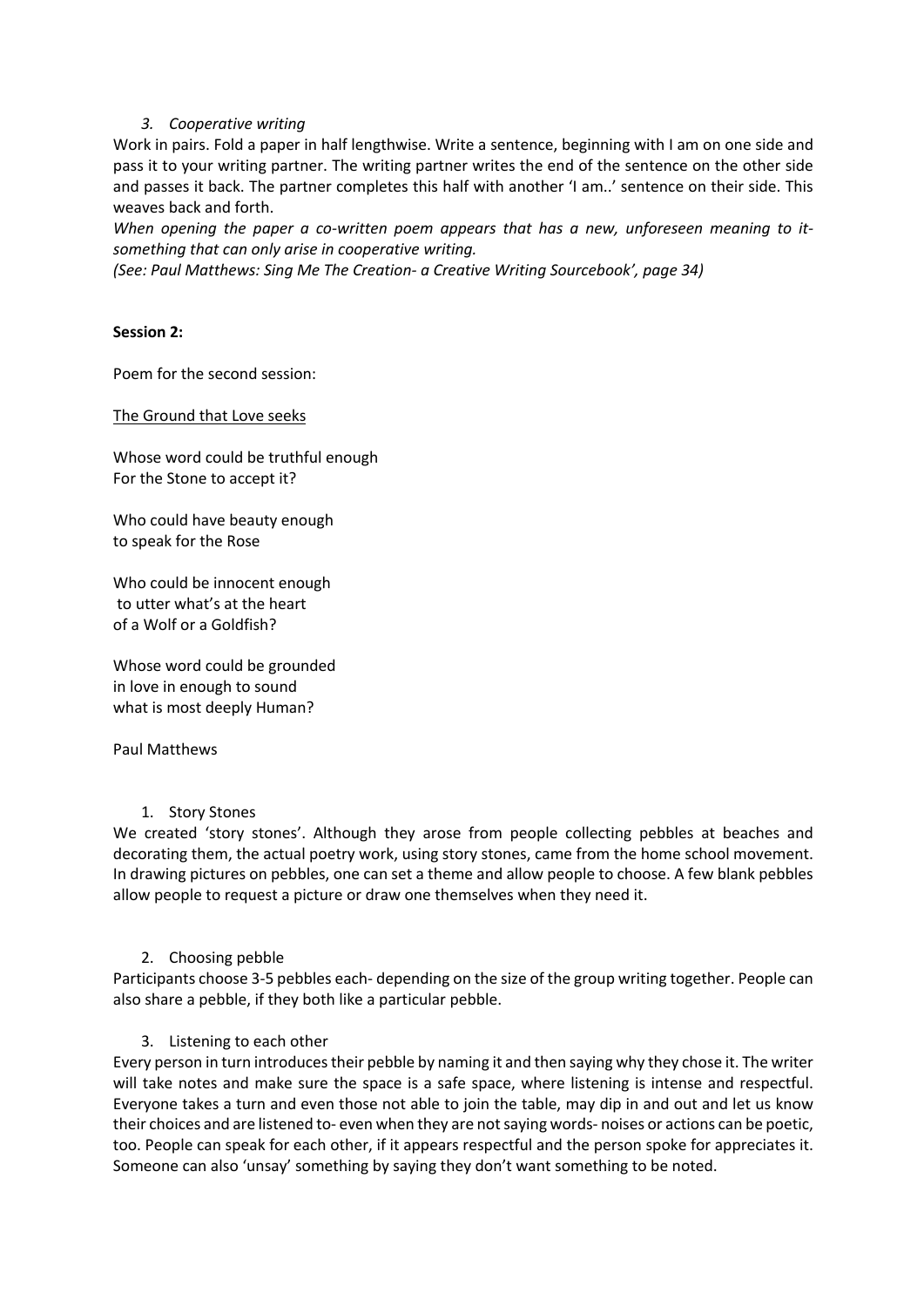The note taker listens and says initially nothing, Everything written should be as close to what is said as possible. Often one already hears stories arising, turns of phrases resonating with others.

## 4. Creating a poem

Taking a night or two, one looks at all notes and out of what people said with preferably little additions other than grammatical, one creates a poem or poems with all what was said. One may change sequences, may repeat things people said.

## 5. Getting consent

One goes back to the group and shares the poem. People need to agree and own their poem. People should feel heard and their words sounding with how they meant it- or would have liked to have meant it. The poem needs to be heard by others around them. Festivals and communal gatherings are a good opportunity for this. One can use a poem and make it visual. Shadow puppetry seems to be very helpful.

Developing further after *Story Stone* work has been established:

When people are familiar with story stones and all participants have developed trust in this way of working, one can also help people to write poems without the stones.

Grievance work:

When telling someone a loved one has died, one can ask them about their memories at the same time. In this period, where people are first remembering, but before shock sets in and grief, they often love to express what they remember of a person. Taking notes again as close as possible to what the person said, one can often make a poem, the person can share with others, their families. But one can also use it to help the person by reading it daily for them for a while. They then also have a very moving contribution to a funeral's eulogy.

Here is a poem that was written in that way when someone's mother had died:

### **Remembering my Mum**

When my mum and I Spent time together We made lovely tea trays

We put out cups and saucers And tea pots- but no milk jug All on a tray. For mum loved black tea. Then we had black tea and a lovely chat.

When mum and I Spent time together Edward, my brother, Would pick us up for

Lovely days out To see grand houses, Have tea breaks in coffee shops